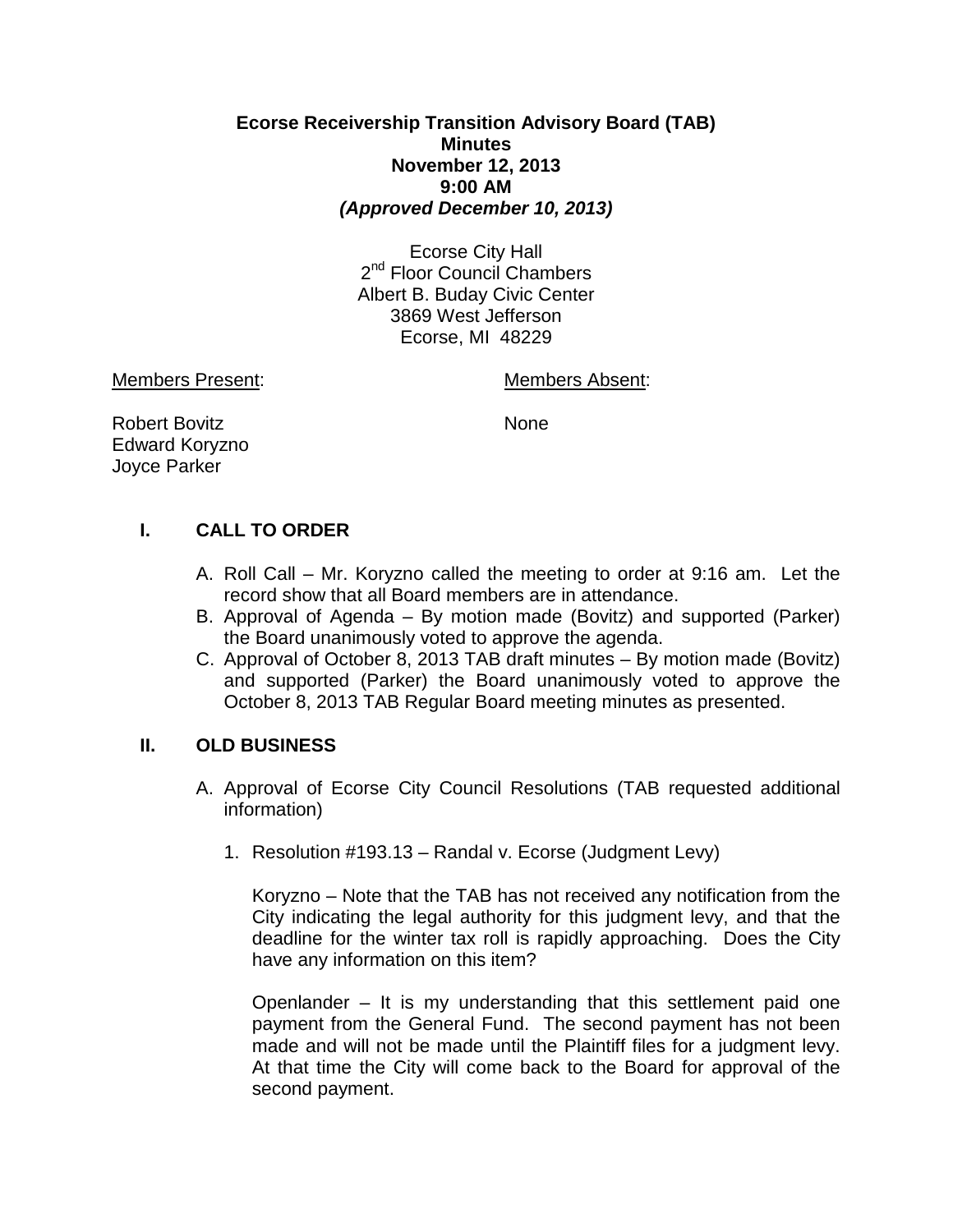Koryzno – There is no further action on this item at this time.

2. Resolution #200.13 - Sale of DPS Building

Koryzno - A satisfactory appraisal has been received. Entertain a motion to approve Resolution #200.13, the sale of the former Ecorse DPS building for \$54,500.00.

Bovitz - Did this property have an appraisal done last year as the current appraisal amount is significantly lower than the purchase price? Also, did the City accept this lower price because it will lose the ability to find a buyer for that amount?

Parker – There was not an appraisal done last year. The assessed value was used as it was within reason at the time because of the market conditions.

By motion made (Parker) and supported (Bovitz) the Board unanimously approved the motion.

3. Approval of Payments

Koryzno - The City has submitted a proposed list of regular expenses for the consideration of the TAB for preapproval. While this is an unusual action, the TAB acknowledges that some city expenses cannot wait for approval by the Board. Entertain a motion to approve the select payments and claims found reasonable to the Board. This list will be provided to the City and recorded in the minutes.

Openlander – There are vendors that we would like to add to the list.

Koryzno – The Board will consider approval of additions to the preapproved list. Please provide justification for the additional vendors for consideration at the next TAB meeting.

#### **III. NEW BUSINESS**

A. Resignation Letter from City Administrator

Koryzno - The City is required to have a City Administrator under EM Order 82, and as a term of the emergency loan that the City has received. Because John Openlander has tendered his resignation, the City must act quickly to find a qualified replacement. All City Council recommendations for this position must meet the criteria of EM Order 82, and be approved by the TAB as required by EM Order 94.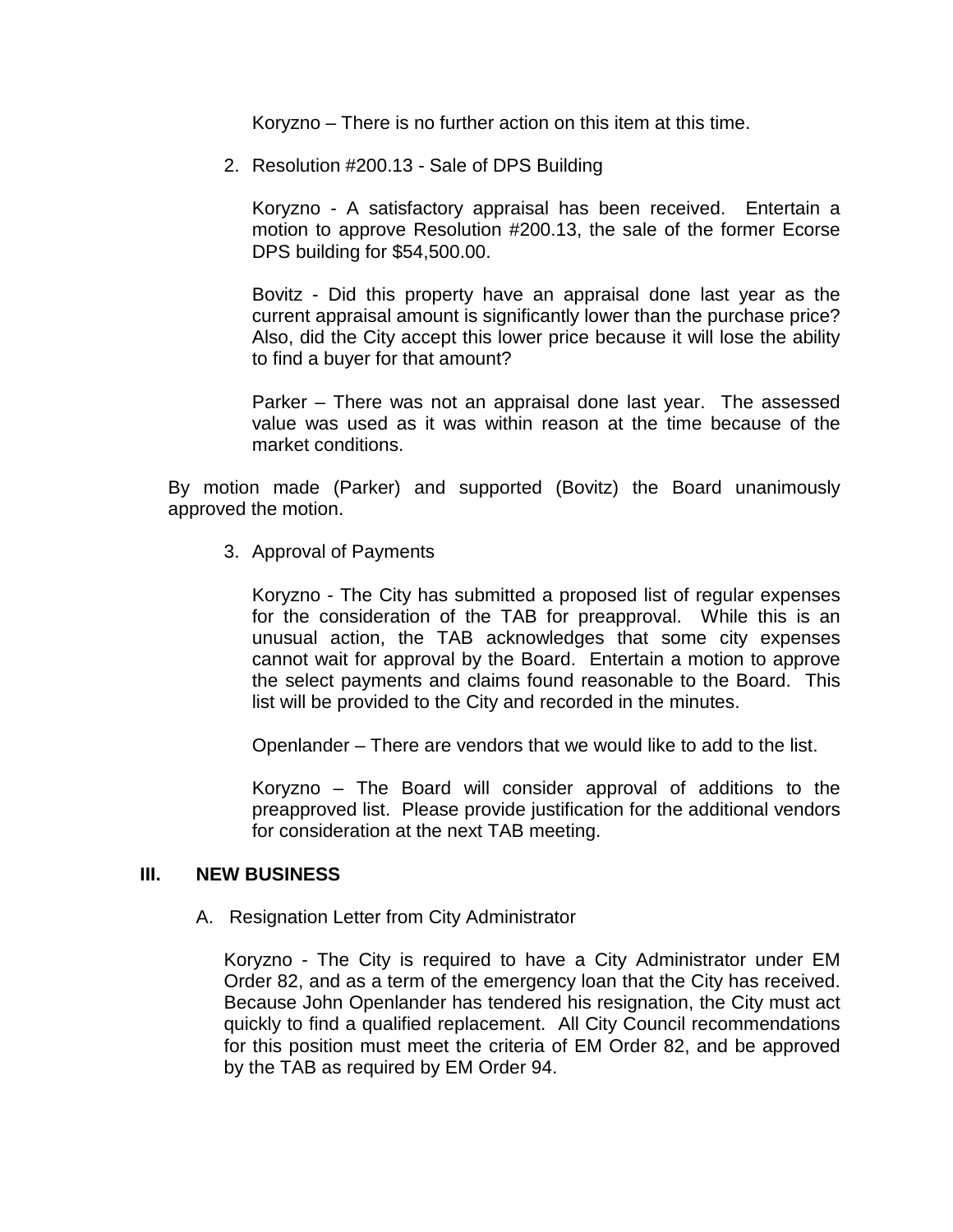Openlander – The City is ready to start the process of contacting Interim City Administrator candidates with the approval of the TAB. The City plans to interview for the Interim City Administrator position next week. We anticipate Council approval of the Interim City Administrator appointment at the end of November and TAB consideration for approval at its December meeting. The permanent City Administrator position has been advertised and the closing date for resumes is December 11, 2013. The City may consider using MML to assist in the search. That has not been officially decided at this time.

The Board expressed their appreciation to City Administrator John Openlander for his service.

- B. Approval of Resolutions & Ordinances for City Council Meetings
	- 1. Resolutions from Regular City Council meeting of September 17, 2013

Koryzno - Entertain a motion to approve all resolutions from the September 17, 2013 City Council meeting, with the exception of Resolution #221.13.

As the TAB directed during the October 8, 2013 meeting, all contracts must be reviewed and approved by the City Attorney before submission to the TAB. The TAB is unable to approve Resolution #221.13 until the contract has been vetted by the City's legal counsel. Resolution #221.13 is not approved.

Openlander – City will submit for City Attorney approval and bring back to next TAB meeting for approval.

By motion made (Bovitz) and supported (Parker) the Board unanimously approved the motion. Resolution #221.13 is NOT APPROVED at this time.

2. Resolutions from Regular City Council meeting of October 1, 2013

Koryzno - Entertain a motion to approve all resolutions from the October 1, 2013 City Council Meeting.

By motion made (Parker) and supported (Bovitz) the Board unanimously approved the motion.

3. Resolutions from Regular City Council meeting of October 15, 2013

Koryzno - Entertain a motion to approve all resolutions from the meeting of October 15, 2013.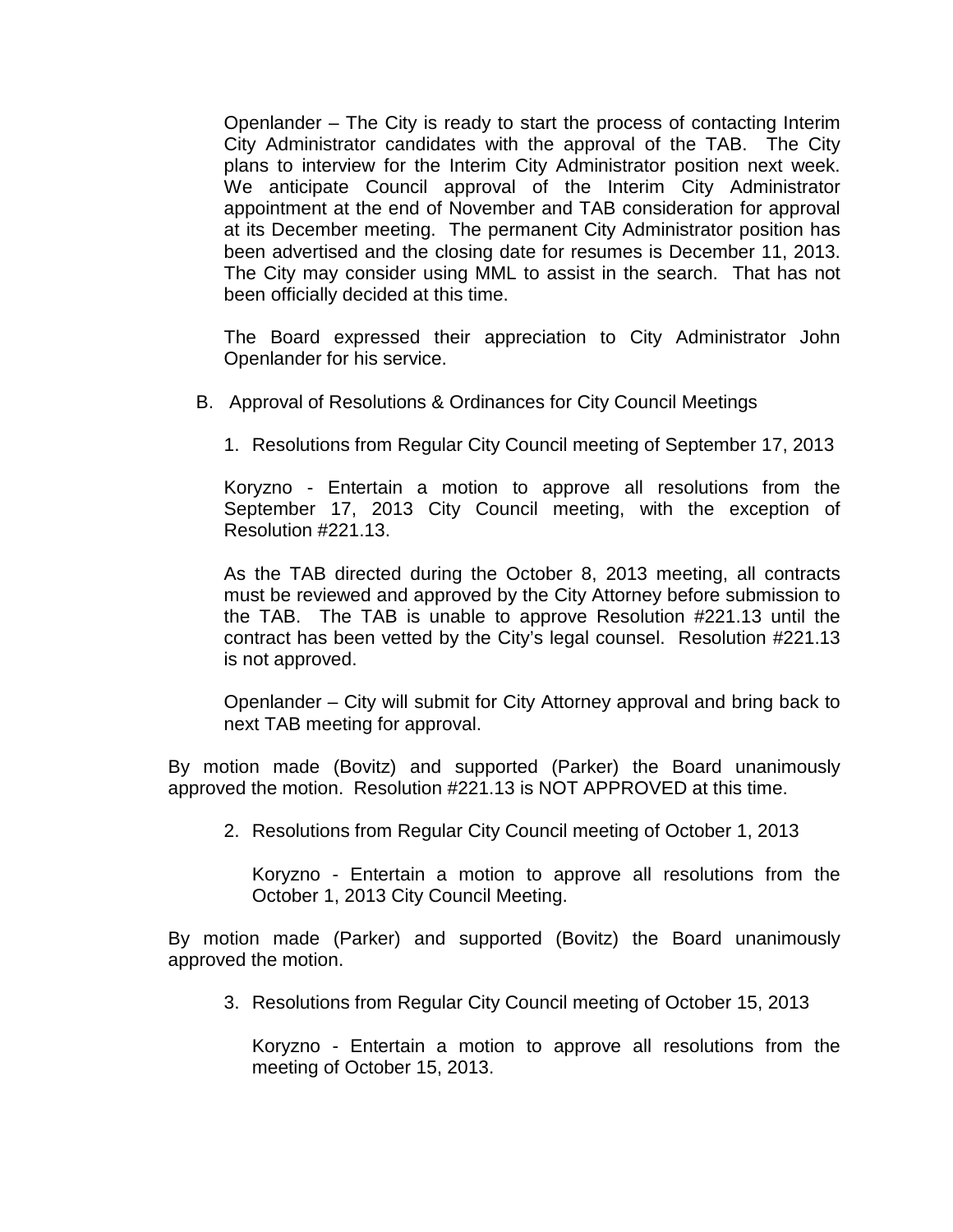By motion made (Bovitz) and supported (Parker) the Board unanimously approved the motion.

C. Letter from City Administrator dated October 30, 2013

1. Paragraphs 1, 4, 5, 6, and 8 have been addressed above.

2. Paragraph 2 – September Budget to Actual Financial Report

Koryzno - Entertain a motion to approve the September Budget to Actual Financial Report.

Parker – Requested the City provide a brief written summary of the report and all budget to actuarial reports presented in the future.

By motion made (Parker) and supported (Bovitz) the Board unanimously approved the motion.

3. Paragraph 3 – James Hill, Building Official's Contract Revision

Koryzno – The contract has been revised and now is satisfactory. This was Resolution #195.13.

4. Paragraph 7 – Hennessey Engineers construction plans

Koryzno - This matter was not acted upon by Council within this period of TAB review. It is hoped that any contract related to this work will be reviewed by the City's counsel in anticipation of the December 10, 2013 TAB meeting.

5. Paragraphs 9 and 10 – Delinquent Accounts Payable

Koryzno - It has come to the attention of the TAB that the City has several delinquent accounts payable estimated to exceed \$400,000.00. The TAB directs the City to prepare and submit to the TAB, a precise statement of all these payables with a realistic plan for repayment.

Parker – Are these delinquencies related to the properties that the City purchased from the County?

Openlander – These are delinquent accounts payable from 2003 and 2004. The properties are scattered throughout the City. At the time the properties were acquired the property taxes were not paid. Failure to pay them for a period of years has raised the amount that is delinquent. The properties will go into foreclosure if we do not take action. These